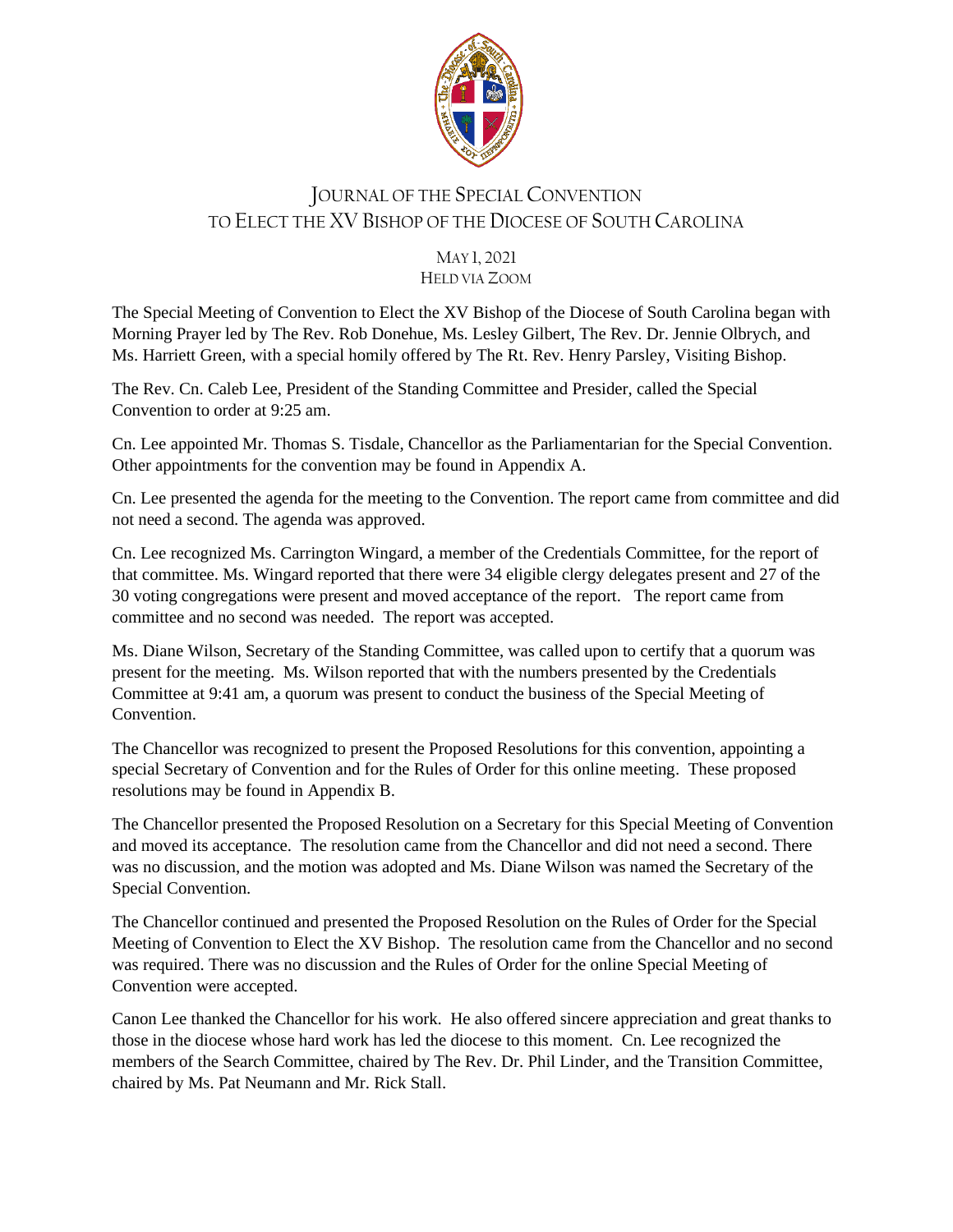Cn. Lee recognized the tellers who are serving today and thanked them: Ms. Katie Monoc, chair, Ms. Andrea McKellar, Ms. Sarah Tipton, and Ms. Nancy Ezell.

Cn. Lee called upon the Head Teller, Ms. Katie Monoc, to review the voting procedures and conduct the practice ballot.

Ms. Monoc addressed the Convention, reminding the group of the voting procedures set forth in Article VI, Section 7 of the Constitution of The Diocese of South Carolina. A practice ballot was opened for delegates to vote – 'What is your Favorite Easter Hymn?'

Cn. Lee announced that The Rev. Dr. Jennie Olbrych and The Rev. Rob Donehue were appointed as chaplains for this convention.

Cn. Lee presented the five candidates for bishop, noting that the nominations had been received in proper form, published, and distributed to the delegates:

The Rev. Geoffrey M. St. John Hoare The Rev. Kevin Allen Johnson The Rev. Cn. Terence Alexander Lee The Venerable Calhoun Walpole The Rev. Cn. Ruth Woodliff-Stanley

On behalf of the Standing Committee, Cn. Lee moved acceptance of the slate and called for a vote on the first ballot.

The ballot was conducted through the Simply Voting app.

Having received the results of Ballot One from Ms. Monoc, Cn. Lee announced the results of the first ballot. To elect in the lay order, 10 votes were needed. In the clergy order, 18 votes were needed.

| <b>First Ballot</b>                     | <b>VOTES IN LAY</b><br><b>ORDER</b> | <b>VOTES IN</b><br><b>CLERGY ORDER</b> |
|-----------------------------------------|-------------------------------------|----------------------------------------|
| <b>GEOFFREY HOARE</b>                   |                                     |                                        |
| <b>KEVIN JOHNSON</b>                    |                                     |                                        |
| <b>TERENCE LEE</b>                      |                                     | 6                                      |
| <b>CALLIE WALPOLE</b>                   | 3.5                                 |                                        |
| <b>RUTH WOODLIFF-</b><br><b>STANLEY</b> |                                     |                                        |

There being no election on the first ballot, Cn. Lee announced that the Convention would proceed to a second ballot. A quorum had to be re-established for the second ballot and a vote of attendance was taken via Zoom poll at 11:20 am.

Ms. Diane Wilson, Secretary of the Special Convention, was recognized to report on the establishment of quorum for the second ballot. Ms. Wilson reported that 34 clergy were present of 47 eligible voters and 27 of the 30 voting congregations in the diocese were represented and a quorum was present.

Cn. Lee called upon the chaplains, The Rev. Dr. Jennie Olbrych and The Rev. Rob Donehue, who offered a prayer before a time of discernment prior to the second ballot.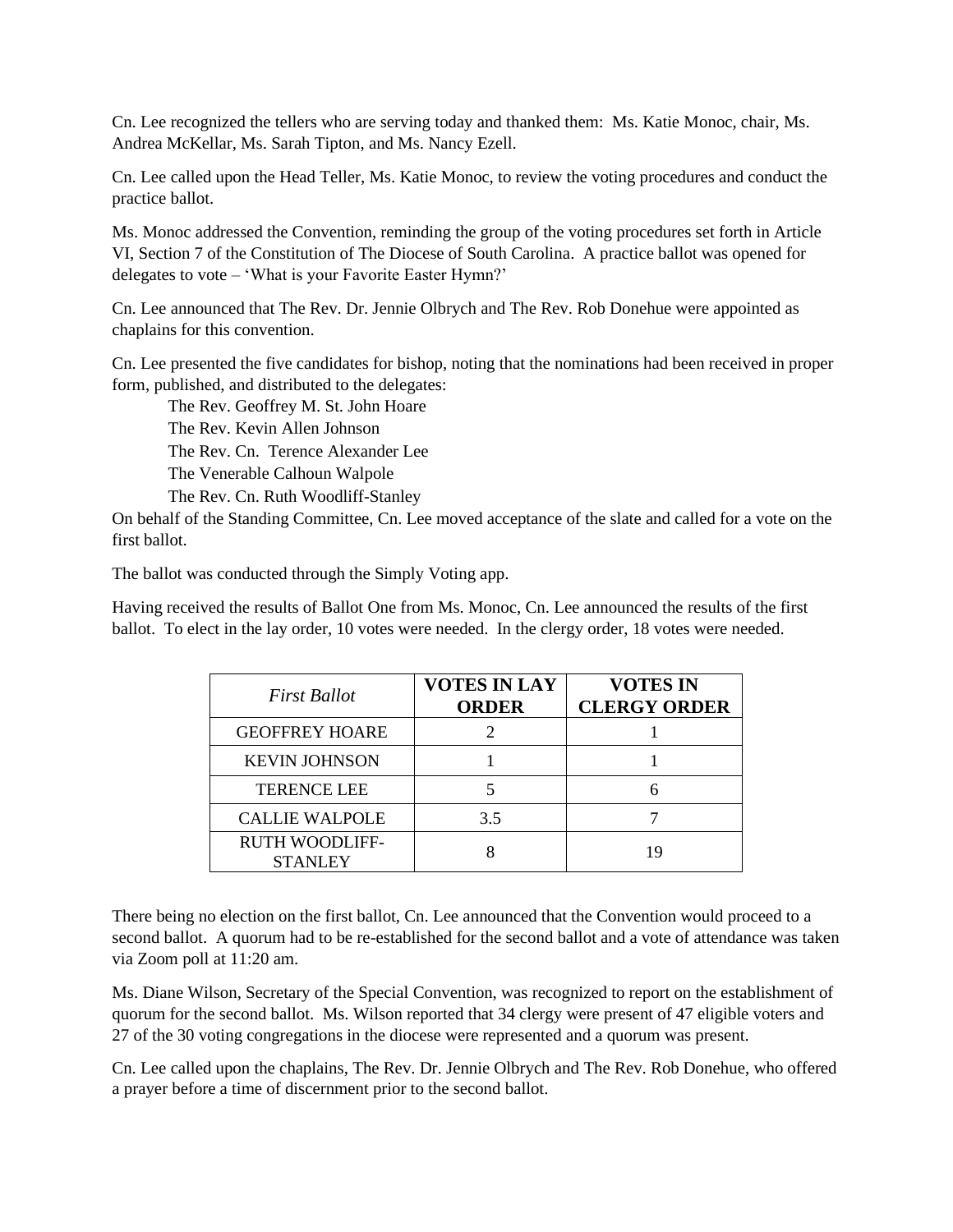The second ballot was conducted through the Simply Voting app.

After the Head Teller certified the results, Cn. Lee announced the results of the second ballot. To elect in the lay order, 10 votes were needed. In the clergy order, 18 votes were needed.

| Second Ballot                           | <b>VOTES IN LAY</b><br><b>ORDER</b> | <b>VOTES IN</b><br><b>CLERGY ORDER</b> |
|-----------------------------------------|-------------------------------------|----------------------------------------|
| <b>GEOFFREY HOARE</b>                   | 0.5                                 |                                        |
| <b>KEVIN JOHNSON</b>                    |                                     |                                        |
| <b>TERENCE LEE</b>                      |                                     |                                        |
| <b>CALLIE WALPOLE</b>                   | 3.0                                 |                                        |
| <b>RUTH WOODLIFF-</b><br><b>STANLEY</b> | 13                                  | 26                                     |

Cn. Lee announced that after the second ballot, the Special Meeting of Convention to Elect the XV Bishop of the Diocese of South Carolina had elected The Rev. Cn. Ruth Woodliff-Stanley.

Cn. Lee asked for Rev. Donehue to offer a prayer for all of the candidates.

All delegates were asked to complete the testimonial for election.

Cn. Woodliff-Stanley addressed the Convention via Zoom.

Cn. Lee called upon the Secretary of Convention, Ms. Diane Wilson, for final announcements. Ms. Wilson announced that at the conclusion of the convention, all delegates will receive an email survey from the diocesan office. A link to this survey will be posted on the website and also shared in the next enewsletter. All delegates and visitors are invited to complete this survey – responses will be used to help plan future gatherings and will also be shared with other dioceses in transition.

Cn. Lee offered thanks to the candidates for their ministry, for feeling the nudge of the Holy Spirit to enter into this process and discern a call to serve this diocese. On behalf of the Diocese of South Carolina, I wish you blessings as you continue to serve God and the Episcopal Church.

He thanked Ms. Diane Wilson, for her work on this convention as the Secretary of this Convention, as well as the Chancellor, Mr. Tom Tisdale, and Vice-Chancellor, Ms. Katie Monoc. Cn. Lee noted his immense appreciation to the Special Convention Committee: Ms. Wilson, Mr. Rick Stall, The Rev. Fred Thompson, and the Diocesan Staff, Ms. Molly Hamilton, Ms. Lauren Kinard, and Ms. Andrea McKellar, for their tireless work and effort on this meeting.

Cn. Lee thanked the Standing Committee, the tellers, Nick Kohlmann for his technical assistance, and the Dean, clergy, wardens and staff of Grace Church Cathedral for their hospitality. He thanked the clergy and lay delegates for taking part in this important process, for their service, prayers and faithful discernment as the diocese takes this next step forward and all of the congregations and members of the diocese for their support throughout this time.

The meeting was found in good order and was adjourned at 12:32 pm.

The Rt. Rev. Henry Parsley, Visiting Bishop, offered the closing prayer.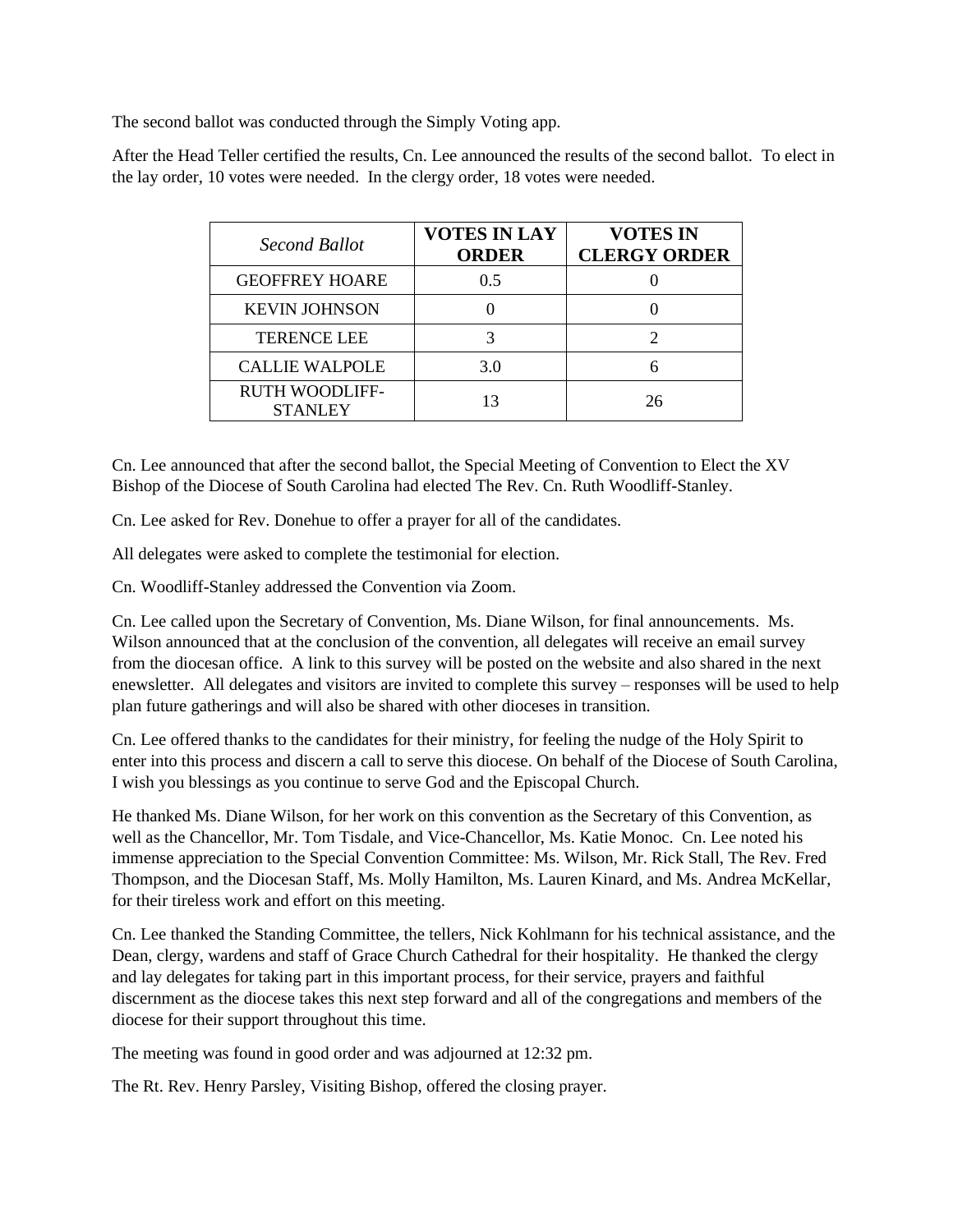#### EXHIBIT A

Appointments by the Ecclesiastical Authority for Special Convention

**Parliamentarian** Mr. Thomas S. Tisdale, Esq., Chancellor

> Secretary of Special Convention Ms. Diane Wilson

Committee on Credentials The Rev. Cn. Caleb Lee Mr. Thomas S. Tisdale Ms. Carrington Wingard Mr. Thomas Richardson Ms. Diane Wilson

Tellers Ms. Katie Monoc, Chair, Vice-Chancellor Ms. Nancy Ezell Ms. Andrea McKellar Ms. Sarah Tipton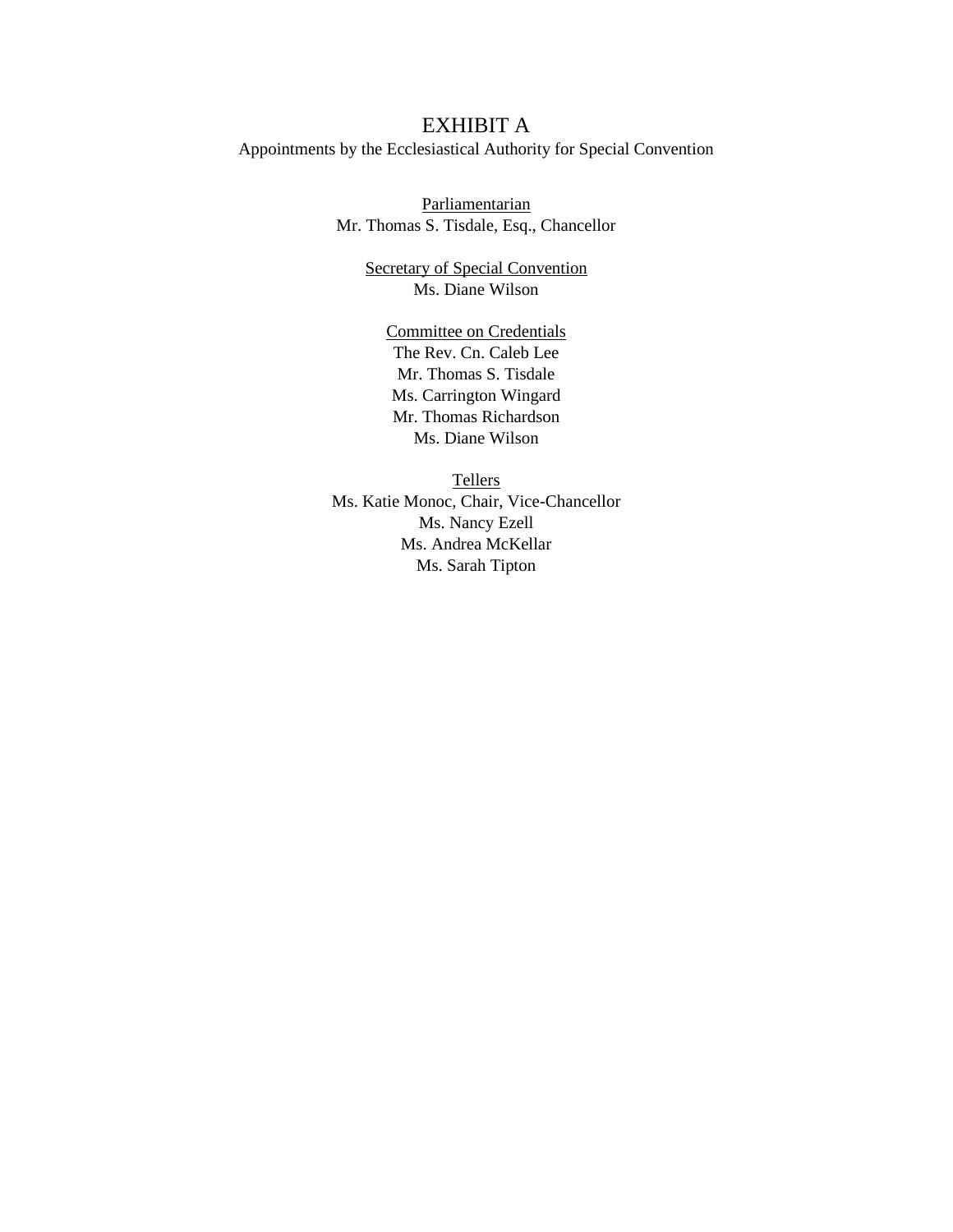### EXHIBIT B

#### A RESOLUTION FOR THE CONDUCT OF BUSINESS FOR THE CONVENTION OF THE DIOCESE OF SOUTH CAROLINA TO ELECT A BISHOP TO BE HELD ON MAY 1, 2021

#### PURPOSE OF THE RESOLUTION

The constraints imposed upon the diocese by the prevalent pandemic for the planning of the conduct of the business of the Convention to elect a bishop require Rules of Order consistent with the circumstances, and the conduct of a virtual Convention requires that certain amendments to the Rules of Order be made as a first Order of Business of the Convention. This resolution therefore establishes the basis for the conduct of business for this meeting of the convention. It does not amend the existing Rules of Order for any purpose or for any use beyond the adjournment this meeting of the Convention.

THEREFORE, BE IT RESOLVED THAT THE FOLLOWING RULES OF ORDER SHALL BE USED ONLY AS NECESSARY FOR THE CONDUCT OF THIS MEETING OF THE CONVENTION TO ELECT A BISHOP FOR THE DIOCESE, AND SUCH AMENDMENTS CREATED BY THIS RESOLUTION SHALL EXPIRE AT THE TIME OF THE ADJOURMENT THEREOF.

A proposed Agenda for the proceedings of the Convention shall be distributed to each clergy and lay delegate before the Convention.

The first order of business following the Call to Order of the Convention shall be the certification of the delegates of the parishes and missions in attendance, and voice but not vote shall be extended to any registered guests in attendance. Such certifications of voting delegates shall be provided to The President of the Standing Committee no later than ten (10) days before the Convention.

It is hereby resolved that all technical arrangements to conduct a virtual meeting of the Convention are adopted and allowed as necessary to conduct the business of the Convention.

To the further extent necessary to amend the Rules of Order of the Convention, and to take any further necessary action to conduct this meeting of the Convention to elect a bishop shall be allowed for such purpose due to the necessity to conduct a virtual meeting.

A certified copy of this Resolution as adopted by the Convention shall be included in the Journal of the Convention.

This RESOLUTION was duly adopted this 1st day of May in the year of Our Lord 2021.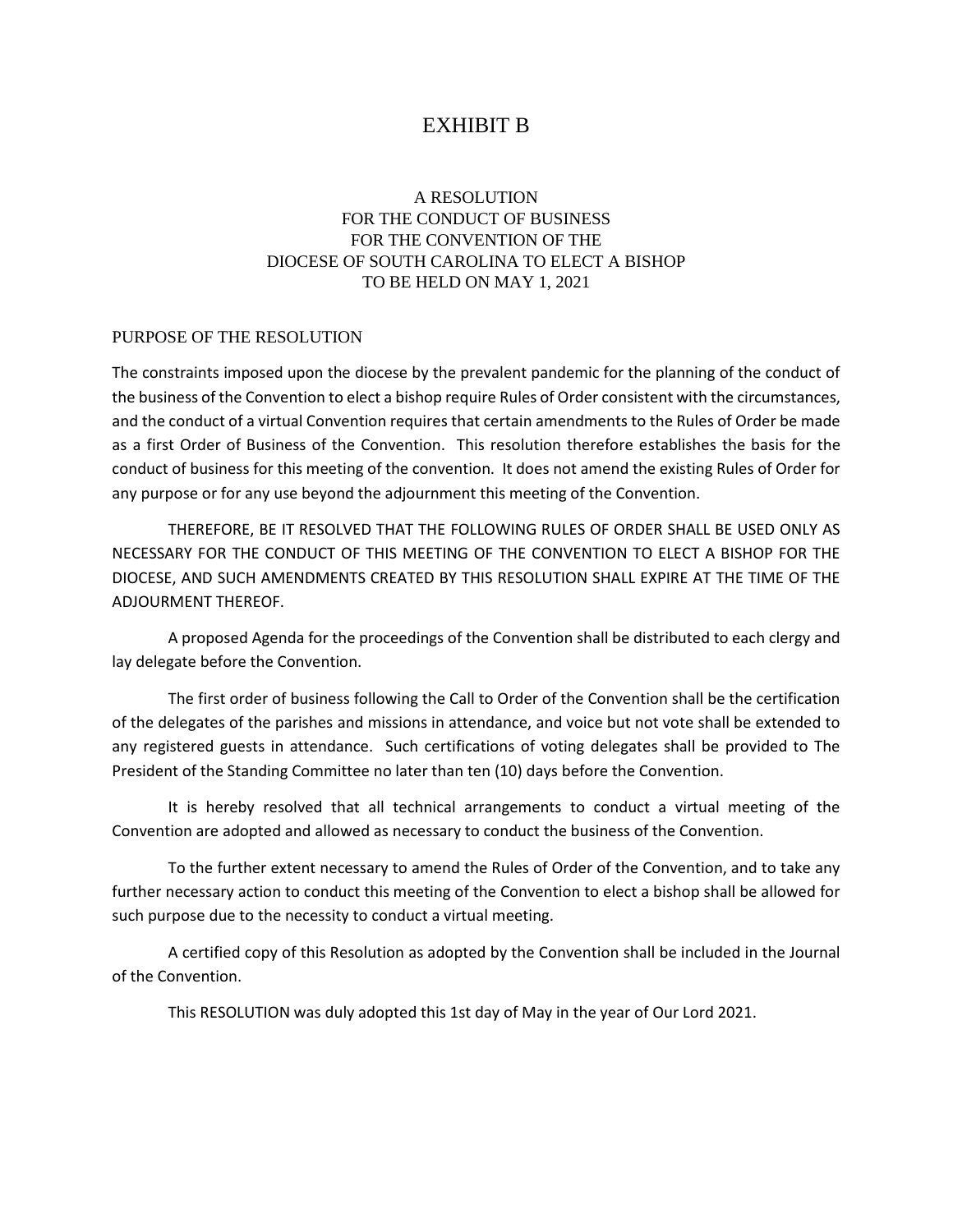# EXHIBIT C Clergy Eligible to Vote

The Rt. Rev. Fitzsimmons Allison The Rev. Sister Miriam Elizabeth Bledsoe The Very Rev. Mark Brinkmann The Rev. Michael Burton The Rev. Hank Cheves The Rev. Dan Clarke The Rev. Ryan Currie The Rev. Courtney Davis-Shoemaker The Rev. Robinson Dewey The Rev. Robertson Donehue The Rev. Pamela Fahrner The Rev. Floyd Finch The Rt. Rev. Alden Hathaway The Rev. William Hills The Very Rev. Chris Huff The Very Rev. William Keith The Rev. Cn. Caleb Lee The Rev Morris Lent The Rev. Dr. Philip C. Linder The Rev. Richard Lindsey The Rev. Dr. Matthew McCormick The Rev. Jean McGraw The Rev. Donald McPhail The Rev. Canon Dr. Wilmot Merchant

The Rev. Dr. Jennie Olbrych The Rev. Sarah Putnam The Rev. Laura Rezac The Rev. Jeffrey Richardson The Rev. Frank Russ The Rev. Dow Sanderson The Rev. Dr. Michael Shaffer The Very Rev. Dr. Adam Shoemaker The Rev. Colton Smith The Rev. Roger Smith The Rev. Dr. James Taylor The Rev. Fred Thompson The Rev. Byron Tindall The Rev. Roy Tripp The Rev. Denise Trogdon The Rev. Jeff Wallace The Ven. Calhoun Walpole The Rev. Cn. Bryce Wandrey The Rev. William Watson The Rev. David Williams The Rev. Tom Wilson The Rev. Jerry Wiseley The Very Rev. Michael Wright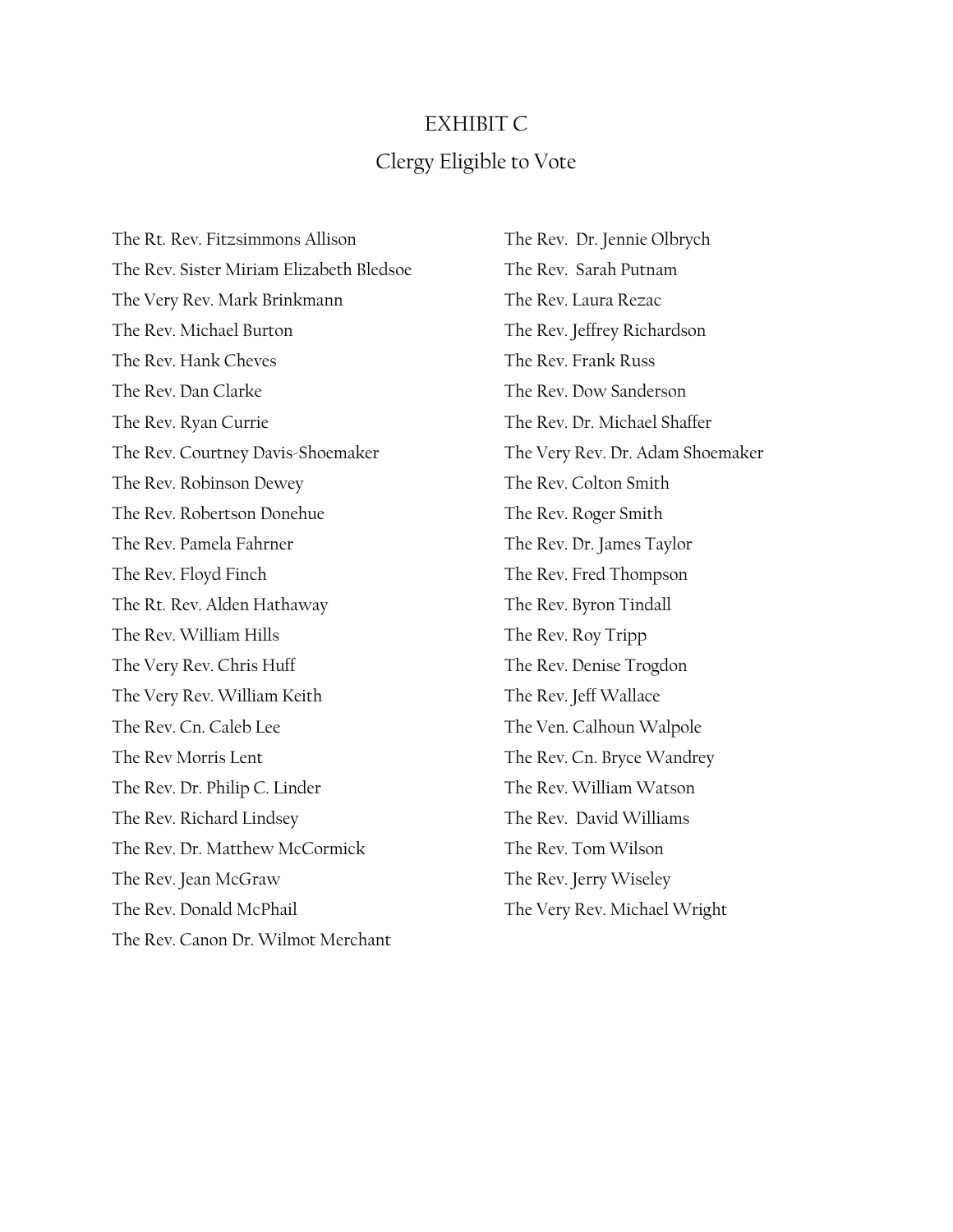## EXHIBIT D

# Lay Delegates Attending

**Parishes All Saints Episcopal Church, Hilton Head Island** Sherman Barker, Michael Binford, Lesley Gilbert, Marilyn Roper

**Calvary Episcopal Church, Charleston** William Bluford, Jewell Dingle, Alvin Feemster, Alesia Rico-Flores

**Grace Church Cathedral, Charleston** Susan Carter, Susan Cromwell, Barry Gumb, James Hutchisson

**St. George's Episcopal Church, Summerville**  Rex Elser, Evelyn LeGrand, Aaron Piper, Diane Wilson

**Church of the Holy Communion, Charleston** Sue Cavanaugh, Charles Geer, Jan Schumann, Cappy Traywick

**Holy Cross Faith Memorial Episcopal Church, Pawleys Island** Deb Harris, Evie Lewis, Kris Southard, David West

**St. Anne's Episcopal Church, Conway** Barry Dennis, Jean Spedden Goldson, Kathleen Hearn, Rebecca Lovelace

**St. Mark's Episcopal Church, Charleston** Hillery Douglas, Shawan Gillians, Minerva King, Ellen Linder

**St. Mark's Episcopal Church, Port Royal**  William Libert, Glenda Lee Nutting, Katey Seibels, David Whitworth

**St. Stephen's Episcopal Church, Charleston** Colleen Condon, Liz Fischer, Joseph M. Froneberger III, Joy Smith (Walker)

**St. Stephen's Episcopal Church, N. Myrtle Beach** Debra Davidson, Cathy Fellows, Joe Lenhard, Henry Saunders

**St. Thomas Episcopal Church, North Charleston** Reyne Espy, Kim Horton, Mick Potter, Yvonne Spivey

**Missions All Saints Episcopal Church, Hampton** Sam Crews, Charlie Laffitte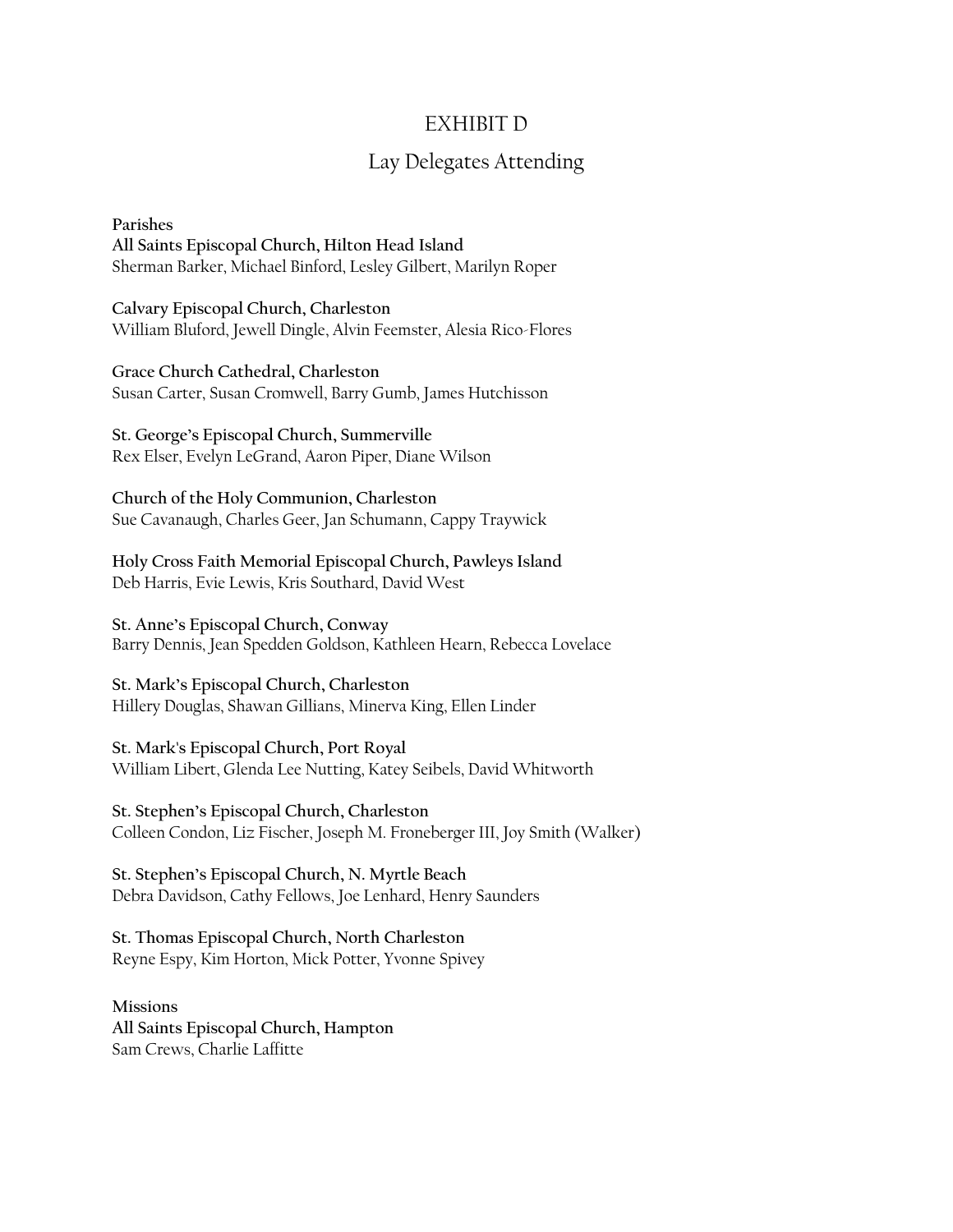**Church of the Holy Communion, Allendale** No delegates attended.

**Church of the Heavenly Rest, Estill**  Alfred Marshall, Laura Marshall

**Christ Episcopal Church, Denmark**  Scott Bester, Larry Watt

**Church of the Epiphany, Summerville**  Steve Jackson, Ken Wallace

**Church of the Good Shepherd, Summerville** Valerie Bullock, Gray Thomas

**Church of the Good Shepherd, Sumter** Tommy Bultman, Harriett Green

**Church of the Messiah, Myrtle Beach**  John Manley, Richard Stall

**East Cooper Episcopal Church, Mt. Pleasant** Susie Goss, Hannah Heyward

**Episcopal Church on Edisto, Edisto Island** Elizabeth Daise, Nancy Skardon

**The Episcopal Church on Okatie, Ridgeland** Phil Powell, Sally Powell

**St. Alban's Episcopal Church, Kingstree** No delegate attended

**St. Augustine's Episcopal Church**, **Wedgefield** John Spann

**St. Catherine's Episcopal Church, Florence** Carol Adams, Teresa Anderson

**St. Francis Episcopal Church, Charleston** Sharon Crossley, William Thornby

**St. James-Santee Episcopal Church, McClellanville** Dean Carmen Byrd, Doug Hurteau

**St. Stephen's Episcopal Church, St. Stephens** Leslie Clarke, Margaret Sauls